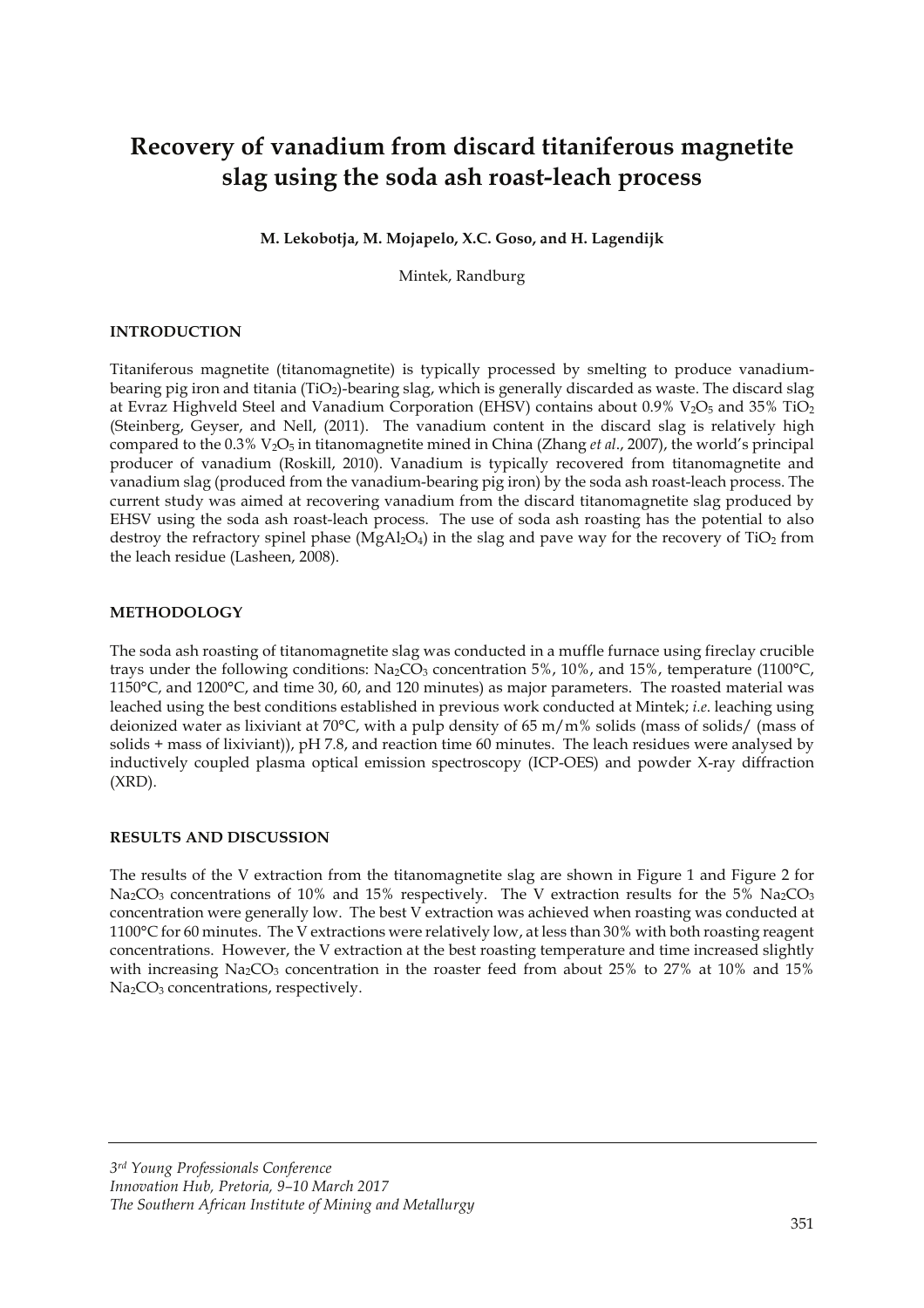XRD examination of the leach residues showed that a new phase, nepheline (NaAlSiO<sub>4</sub>), was formed in the titanomagnetite slag. This was attributed to the reaction of sodium with the  $MgAl_2O_4$  spinel, a phase that prevents the production of the high purity TiO2 material from this slag (Goso *et al*., 2016. The prevalence of the nepheline phase increased with increasing Na<sub>2</sub>CO<sub>3</sub> concentration in the roaster feed. These results imply that high  $Na<sub>2</sub>CO<sub>3</sub>$  in the feed material promotes the recovery of both V and Ti.



1100°C ■1150°C ▲1200°C

*Figure 1. Vanadium extraction profiles as a function of temperature for 10% Na2CO3 roast* 



## ◆1100°C ■1150°C ▲1200°C

*Figure 2. Vanadium extraction profiles as a function of temperature for 15% Na2CO3 roast*

### **CONCLUSIONS**

The results of the test work have shown that a vanadium recovery of about 27% can be achieved from a discard titanomagnetite slag containing about  $0.9\%$  V<sub>2</sub>O<sub>5</sub> by soda ash roasting using a feed with 15% Na<sub>2</sub>CO<sub>3</sub> concentration, at 1100°C over 60 minutes. The results also show that increased levels of Na<sub>2</sub>CO<sub>3</sub> in the roaster feed have the potential to decompose the detrimental spinel phase through the formation of nepheline in the titanomagnetite slag, which would facilitate the downstream production of a highpurity titania material.